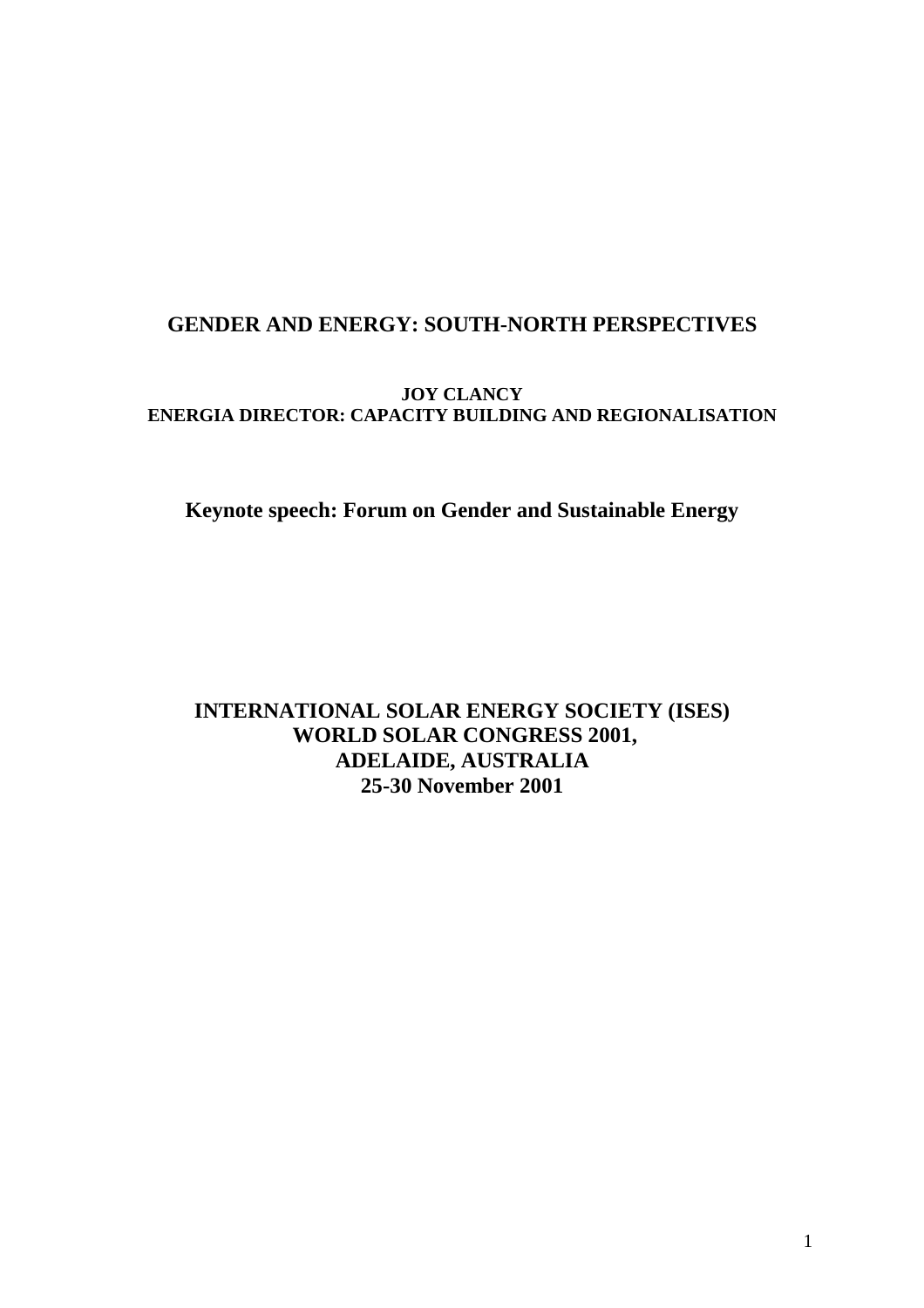## **TABLE OF CONTENTS**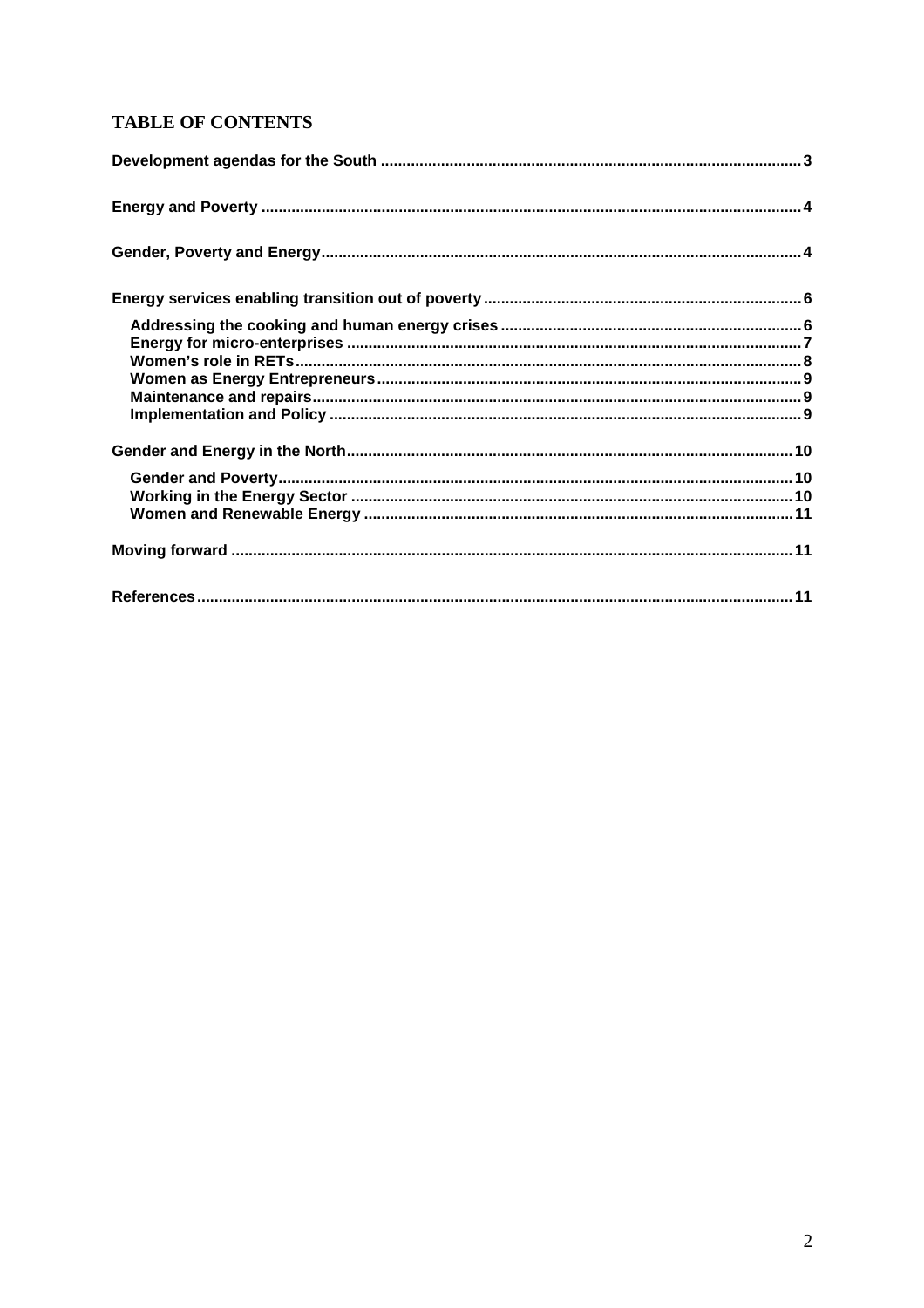I would like to start by thanking some people for their contribution to making this forum possible: the first time that ISES has had a special session devoted to gender and sustainable energy, and ENERGIA is proud to be involved in its organisation. First, thanks are due to Monica Oliphant, the Congress Chair, without whose personal commitment to the issues of gender and energy, we would not have today's session. Secondly, I would like to thank Judy Johnson, an ENERGIA Consultative Group member from Australia, who started the planning for the Forum and who unfortunately cannot be here today. It is also a pity that Jane Lynch from the Centre for Appropriate Technology in Cairns, who has been so enthusiastic about starting an ENERGIA network in Australia, cannot also be with us. Last but not least, I would like to thank Donella Bryce, also a member of the ENERGIA Consultative Group, for all the hard work she has put into finalising the programme. No mean feat in these times of uncertainty with who is and who is not travelling. That is partly why I am giving this speech. Originally, Dr Maki Mandela was to have given this keynote speech but unfortunately had to withdraw too close to the Congress for us to find a keynote speaker. ENERGIA really prefers women from the South to speak on their own behalf.

In this presentation, I would like to explore some of the current thinking on development, what the implications are for the energy sector, and then to examine the gender implications of the energy-poverty nexus. Following on from this, I would like to look at the role Renewable Energy Technologies (RETs) have to play in this arena. I also intend to make a few remarks on gender and energy issues in the North, before concluding with suggestions on how to move forward.

#### **DEVELOPMENT AGENDAS FOR THE SOUTH**

Development policy, as outlined by donors and international development agencies, is currently about addressing poverty. Poverty is conceived as inadequate levels of food, water, clothing shelter, sanitation, and basic health and education services. People who live in poverty do not have adequate financial resources to pay for these goods and services. This is a rather materialistic conception of poverty, and a more holistic view of poverty might consider a person's sense of wellbeing. "Wellbeing" is conceptually more difficult to define in quantifiable terms and indeed may contain subjective elements. However, people who have a sense of wellbeing, may consider that they have an element of control over decisions affecting their lives and that the society in which they live treats them with respect and dignity.

They have a personal sense of worth. Unfortunately, such feelings are not ones that poor people often experience. It is estimated that in 1993 around 13 billion people were living in poverty (defined as consuming less than US\$ 1/day worth of goods and services, UNDP 2000). Current development thinking aims to move these people out of poverty.

People working in the energy sector recognise the essential role energy services play in delivering the goods and services people require in meeting their daily needs. However, it is interesting to note that, in the list mentioned above, energy is not included. Those who set the development agenda do not consider energy as a basic need. This means that energy practioners are required to make a strong case to development practioners about the need to change that approach.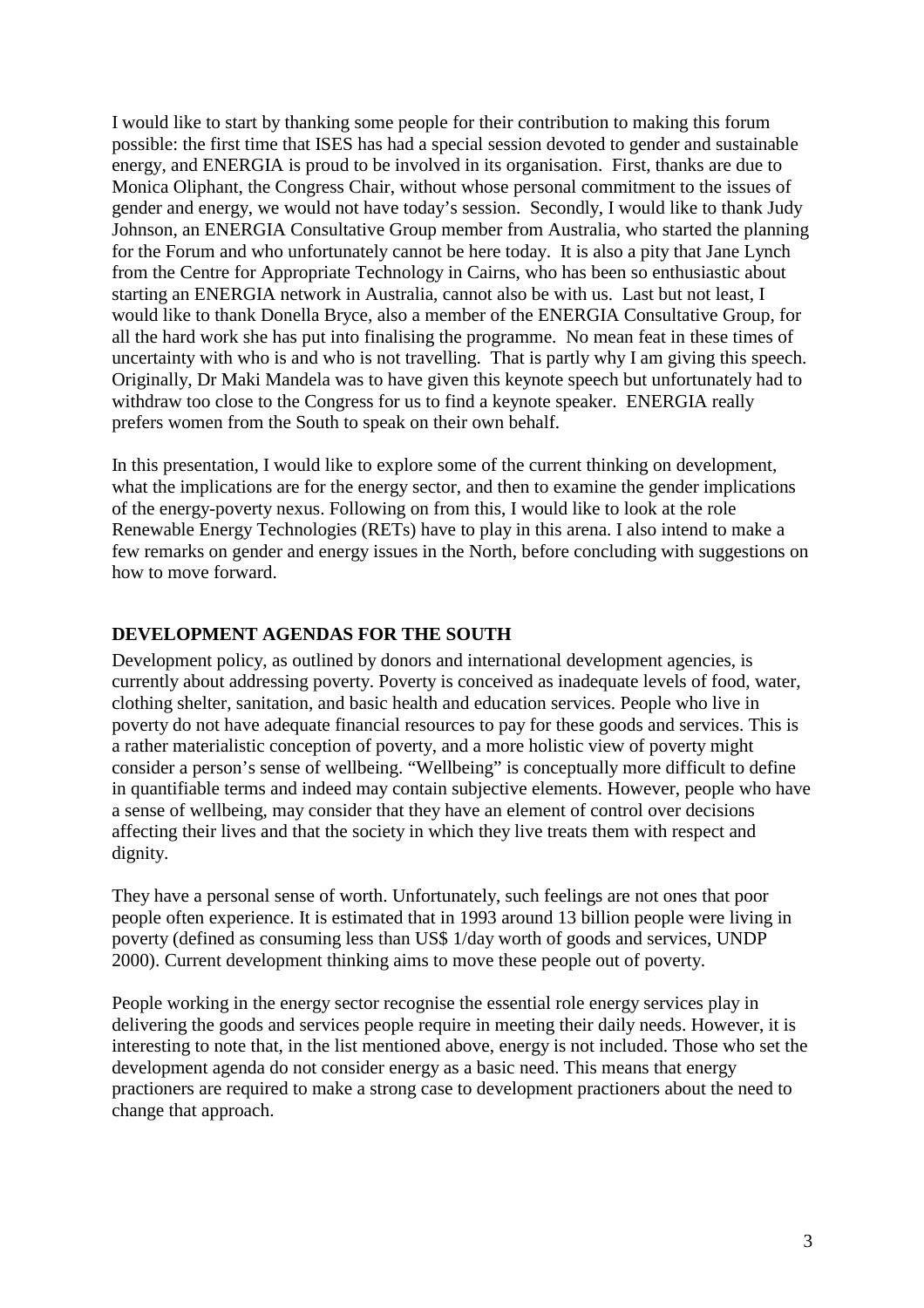## **ENERGY AND POVERTY**

What do we know about the energy use of people living in poverty? We can state with confidence that biomass is the fuel of poverty. There are an estimated two billion people using biomass as their primary energy carrier (UNDP, 2000). Current conversion technologies result in low quality useful energy, high in smoke and particulates that are recognised as having negative effects on health. In the majority of rural areas, all households will use biomass, and low-income households will spend more time searching for biomass than higher income households. In urban areas, households have to purchase fuel, and lowincome households spend a higher proportion of their income on fuels than high-income households. In rural areas, poor households will generally only purchase fuel to provide lighting (candles and kerosene) although there are signs that in certain areas (e.g. Sundabans region of West Bengal in India (Sinha, Personal Communication) they are purchasing biomass fuels.

Poor households use less energy per household than wealthier ones. Less water is boiled for drinking and hygiene purposes and this increases the likelihood of water borne diseases, which in turn reduce the capabilities of poor people to improve their livelihoods by, not only preventing adults from working effectively, but also negatively affecting children's learning. Wealthy households are able to exercise some choice in their energy carriers and many opt for the cleaner and more efficient "modern" energy forms of electricity or gas (LPG or biogas). People see the practical benefits of these modern energy forms: they are cleaner (positive health impacts) and quicker (time saving) in use than traditional forms. The use of these forms of energy also creates a feeling in the user of moving towards being part of a more modern society. Wealthier households also use biomass for certain household tasks but, since they are able to afford a more efficient stove with lower fuel consumption and lower levels of pollution, the use of biomass is not as problematic as it is for poorer households.

These brief insights into the energy dimension of poverty, leads us to the concept of energy poverty: the absence of choice in access to adequate, affordable, reliable, high quality and environmentally-benign energy services (UNDP, 2000). We have only limited knowledge about the energy-poverty nexus and there is a need to provide more case studies of the dynamics in poor communities (rural and urban) to ensure sustainable interventions.

## **GENDER, POVERTY AND ENERGY**

A social analysis of poverty soon reveals that there are distinct gender aspects to poverty: the socially determined roles that men and women play in society (that is their gender roles) mean that they encounter poverty in different ways, they experience it differently, and their strategies and opportunities for escape are also different. By extension, the role energy plays in the gender dimension of poverty will also be different for men and women. Understanding what gender analysis is about is important for everyone in the energy sector to help overcome resistance to reaching more sustainable solutions. Understanding the gender dimensions of poverty influences policy making, the solutions that are implemented, and the manner in which the implementation takes place. Get the analysis wrong, for example by ignoring gender differences, and you will only treat part of the problem and the solution will be unsustainable.

Using gender as a factor of analysis in a particular context is not about looking at women alone, nor is it about complaining than women suffer more than men, but rather gender is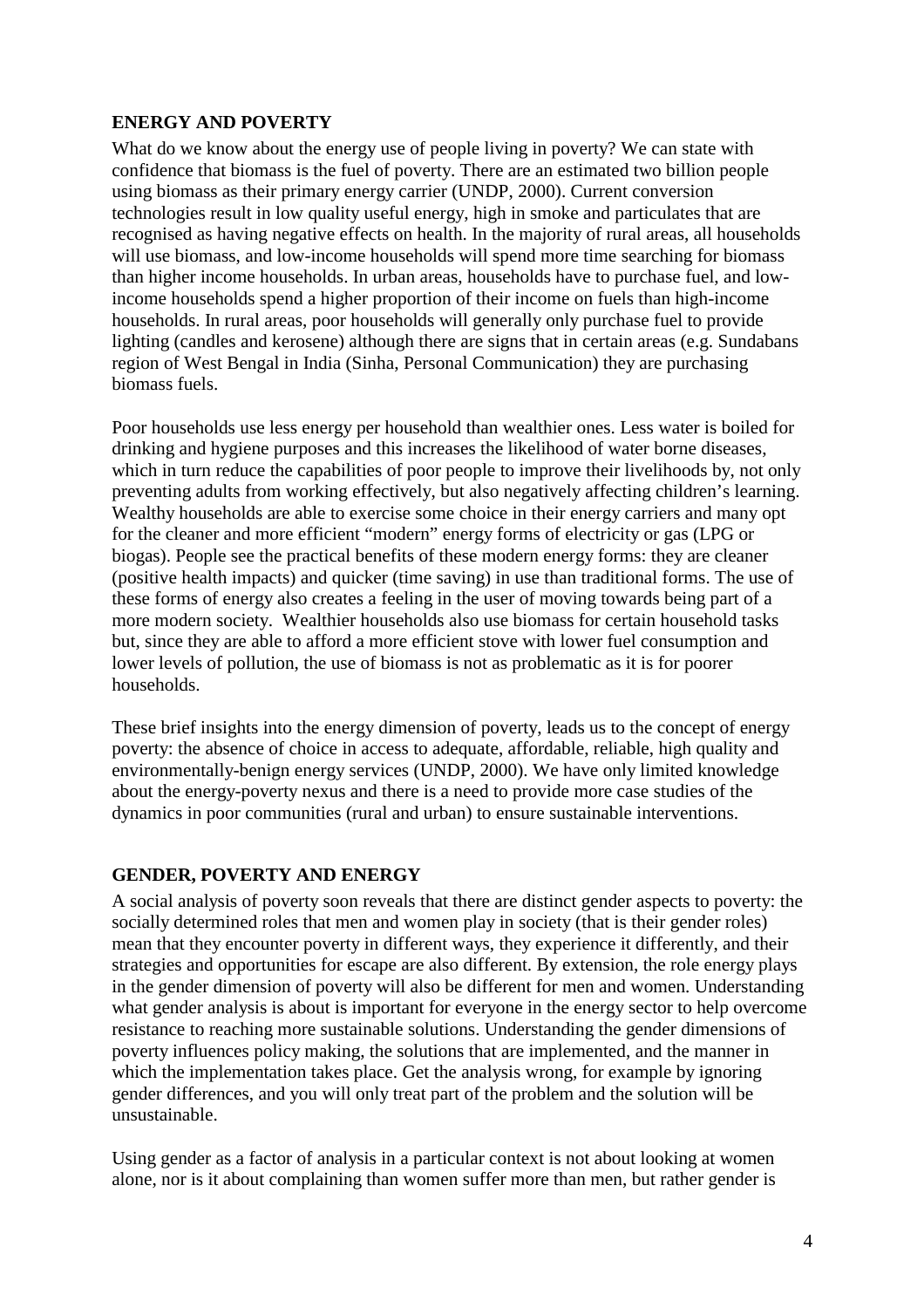about reaching a better understanding of how communities work from the perspective of relationships between men and women. The outcomes of gender analysis can then be used for developing solutions with communities themselves, and by taking gender into account achieving more sustainable solutions.

Of the 1.3 billion people who live in poverty, 70% are women. Approximately one-third of the households in rural areas have female heads. Within this context, women are usually responsible for energy provision within the household and for tasks that ensure the survival of the family. Women carry a physical and metaphorical burden in energy provision. In rural areas, it can mean spending several hours a day collecting fuelwood loads of 20 kgs or more. In urban areas, it can mean juggling with tight household incomes to buy charcoal or kerosene. Many of these tasks are demanding of both human energy and time, and they affect disproportionately women's health compared to men's. For example, the higher levels of lung and eye diseases suffered by women as compared to men are attributed to the longer hours of exposure to smoke in kitchens (Smith, 1999). Fuel collection also reduces the time women have available for contributing to other aspects of livelihood strategies. In some scenarios, up to six hours a day are spent on fuel collection.

Women are also responsible for a number of other survival tasks needed to sustain the household, such as water collection and food processing. Again many of these tasks are demanding of both human energy and time. Energy interventions are available that would do much to reduce the drudgery involved in these daily household activities. For example, the preparation of many staple root crops takes an hour of vigorous pounding, which can be simply substituted by milling.

The whole issue of women's time and effort saving (that is, the reduction of drudgery) seems not to receive the attention it deserves. This could be attributed to the fact that decision makers and planners are not fully aware of the demands placed on women's physical labour. Women's survival tasks, in terms of their own metabolic energy inputs, are invisible in energy statistics (Cecelski, 1998). As a consequence, the development of labour saving devices is not high on the agenda. A useful quotation from the Gender Advisory Board of UNESCO reminds us that in order to make improvements in women's lives, the inclusion of their energy contribution into national energy statistics is needed (Huyer and Gestholm, 2001):

"No data, no visibility; no visibility, no interest".

There are a number of methodological challenges involved in providing appropriate data, and objections have been raised along the lines that this might not be possible due to the complexity of measurement. However, this should not be seen as a reason for not attempting the exercise, after all such reservations have been made in the past about including biomass energy in national energy statistics and the development of environmental indicators. Science would never have moved forward if theories had not been tested because they were too difficult.

Figure 1 shows the linkages between women's current energy situation as it is embedded in poverty. Energy can be an enabler for moving people out of poverty by increasing disposable income by improving energy efficiency of micro-enterprises or opening up new entrepreneurial opportunities. In other words, sustainable energy is at the heart of the transition out of poverty. In addition, access to modern forms of energy, in part enabled by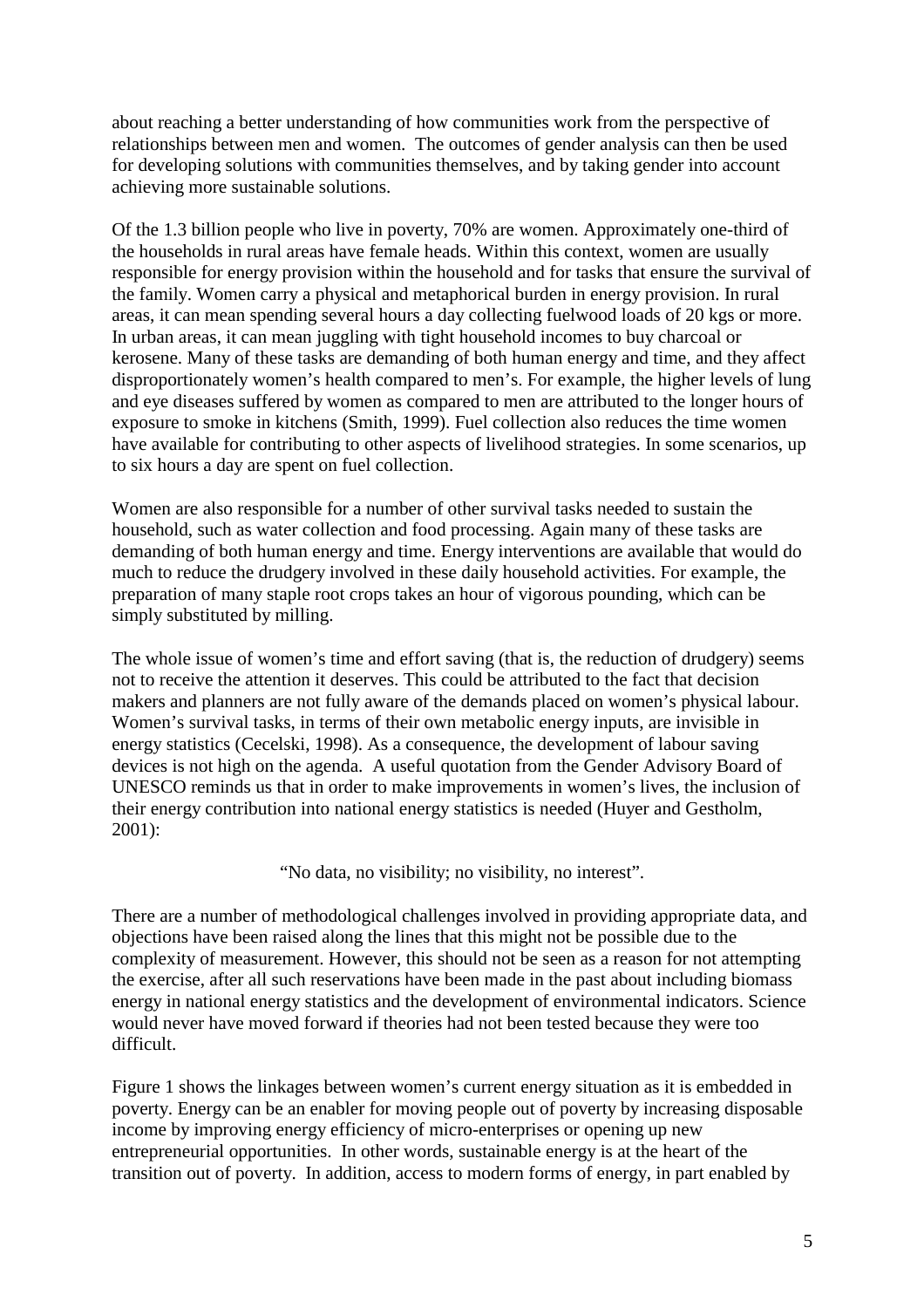increased income generating opportunities, contributes to women's sense of wellbeing, a primary objective of development.



Figure 1: The role of sustainable energy in helping women move out of poverty (adapted from Cecelski, 1998)

## **ENERGY SERVICES ENABLING TRANSITION OUT OF POVERTY**

## Addressing the cooking and human energy crises

As we have seen above, women need sustainable energy services that address two crises in their lives: cooking and drudgery. There are a number of choices of modern energy carriers for cooking, each with advantages and disadvantages.

• *Electricity*

Much of the focus in the energy sector is currently on electricity, in part linked to the liberalisation of energy markets and the promotion of solar home systems. Unfortunately, electricity is not the cheapest option for cooking many basic foods, although cooks do appreciate the cleanliness of the energy form. Solar home systems cannot be used for cooking since their output is too low.

• *Solar cookers*

There are many enthusiastic promoters and users of this technology. However, there are still a number of challenges to overcome with this technology including variations in sizing to accommodate the cooking needs of different household sizes. One person's advantage (portability for moving around the household) soon becomes another's disadvantage: easy to steal! The technology requires changes in cooking practices and these can be difficult to achieve and sustain. A major drawback of this technology is that it has often been taken up by enthusiastic well-meaning amateurs, and cookers with poor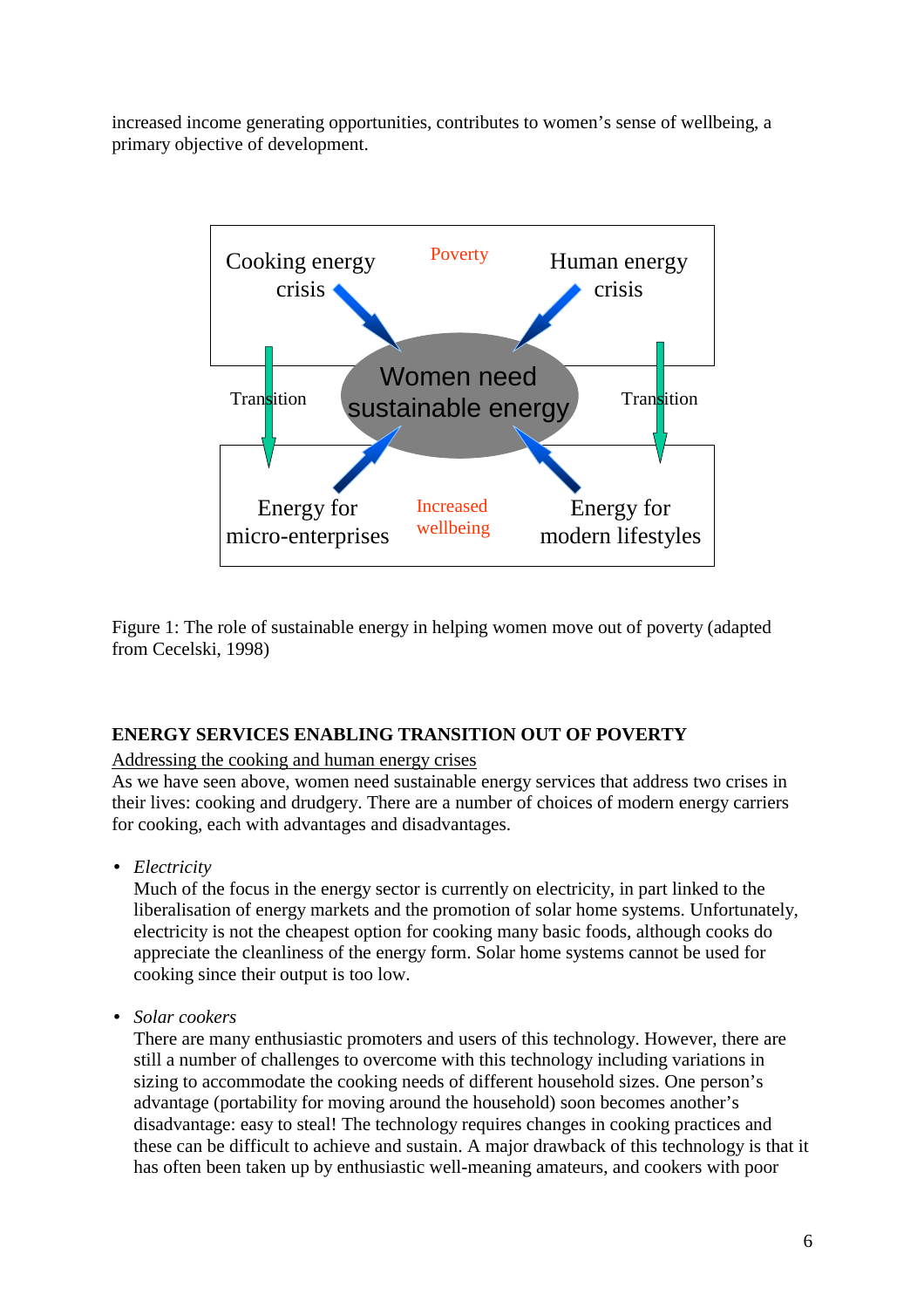aesthetic design are produced. While this might work in emergency situations, e.g. refugee camps, when people are asked to part with hard earned cash they do not want to buy something which looks second rate.

• *Biogas*

Cooks who use biogas respond enthusiastically to its controllability and cleanliness. However, the cost of a digester and the number of animals required to produce sufficient gas for the household's daily cooking needs is usually beyond low-income households. The collection of the water needed as an input adds considerably to women's burden (in other words the savings of metabolic energy/time spent on fuel collection is switched to water collection).

• *Kerosene/LPG*

Poor urban households have greater access to these more modern fuels than rural ones. Although these fuels are not sustainable, they do represent a short to medium term option, and they should not be neglected in any strategy. Cooks like the controllability and cleanliness aspects. There is a need to examine how the stability of kerosene stoves can be improved, while keeping costs down, to reduce accidents from stoves being knocked over while supporting large cooking pots.

• *Improved biomass stoves*

Biomass will remain the fuel option for many households. Therefore, there is a need to produce wood and charcoal stoves that are more efficient and pay attention to safety issues (smoke with wood, and carbon monoxide with charcoal).

Each energy carrier has its enthusiastic supporters and detractors. However, it should not an argument about which technology, but about enabling women to choose which option meets their needs and fits their circumstances.

Although electricity might be too expensive for many low-income households, women can nevertheless benefit from public services provided by electricity (Cecelski, 2000). For example:

- Labour and time saving through services such as:
	- o Pumped water
	- o Food processing
- Street lighting giving improved security, enabling women to go out after dark to participate in community activities.

## Energy for micro-enterprises

Access to income is a keystone in strategies to move people out of poverty. Women already have income-generating activities. In most countries, the majority of small and medium scale enterprises (SMEs) are owned and operated by women, with women making up the majority of the work force. The enterprises tend to be concentrated around a relatively narrow range of activities, with relatively low rates of return compared to men's activities: beer brewing, knitting, dress making, crocheting, cane work and retail trading (especially the sale of prepared food). Despite the low financial returns, women's SMEs provide crucial sources of household incomes, even in male-headed households.

Women's SMEs use heat and light provided by purchased fuels such as biomass and kerosene. However, the role of energy in the sustainability of women's SMEs is not well understood. In food processing SMEs, it has been estimated that energy costs are 20 to 25% of the total inputs, which would indicate that technological inputs could possibly reduce energy costs. Women entrepreneurs do want technologies that improve their incomes and the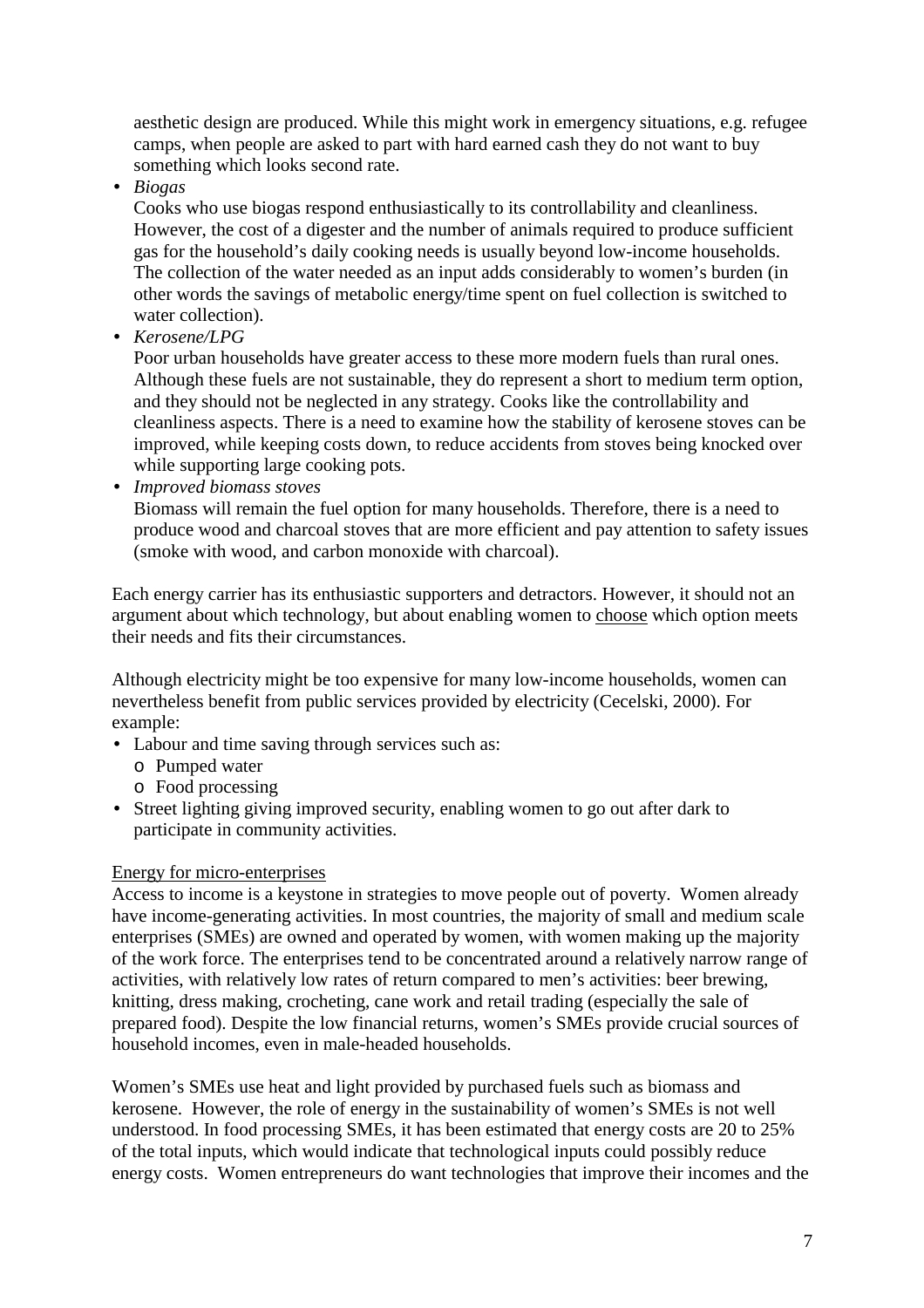viability of their businesses. For example, women's groups in Uganda use solar dyers for fruit preservation, this gives them a better quality product and enables them to export 50,000 tons annually.

As was touched on in the last section, the energy sector is focusing on electricity. Electric lighting gives a high quality light which allows extended working hours in:

- production (for example, sawmills)
- services (for example, shops, hairdressers)
- cottage industries (for example, basket making)

However, the extent to which electricity can significantly contribute to moving people out of poverty is not clear (Cecelski, 2000). It is also unclear whether extending evening working hours adds to a woman's burden rather than improving her wellbeing. There is also a need to "move beyond the light bulb" and promote other productive uses of electricity, for example:

- solar powered lighting for pest control (India)
- solar refrigeration for fish (Indonesia)
- microhydro grain mills (Nepal).

#### Women's role in RETs

Up to this point, we have looked at the role of sustainable energy in terms of its contribution towards moving women and their families out of poverty. Women have only been seen, particularly by developers of technology, as passive users and consumers of renewable energy. However, women have a lot of accumulated knowledge and experience gained from using technologies with a clear set of criteria on what meets their needs. Perhaps these are not expressed in the formal language of science and engineering, but this is no reason to ignore women. Drawing on women's experiences, and working in partnership with women to develop RETs, will provide technologies that have a sustained use.

Figure 2 summarises other ways in which women have an active role to play in RETs.



Figure 2 Women's role in renewable energy projects (taken from Cecelski, 1998)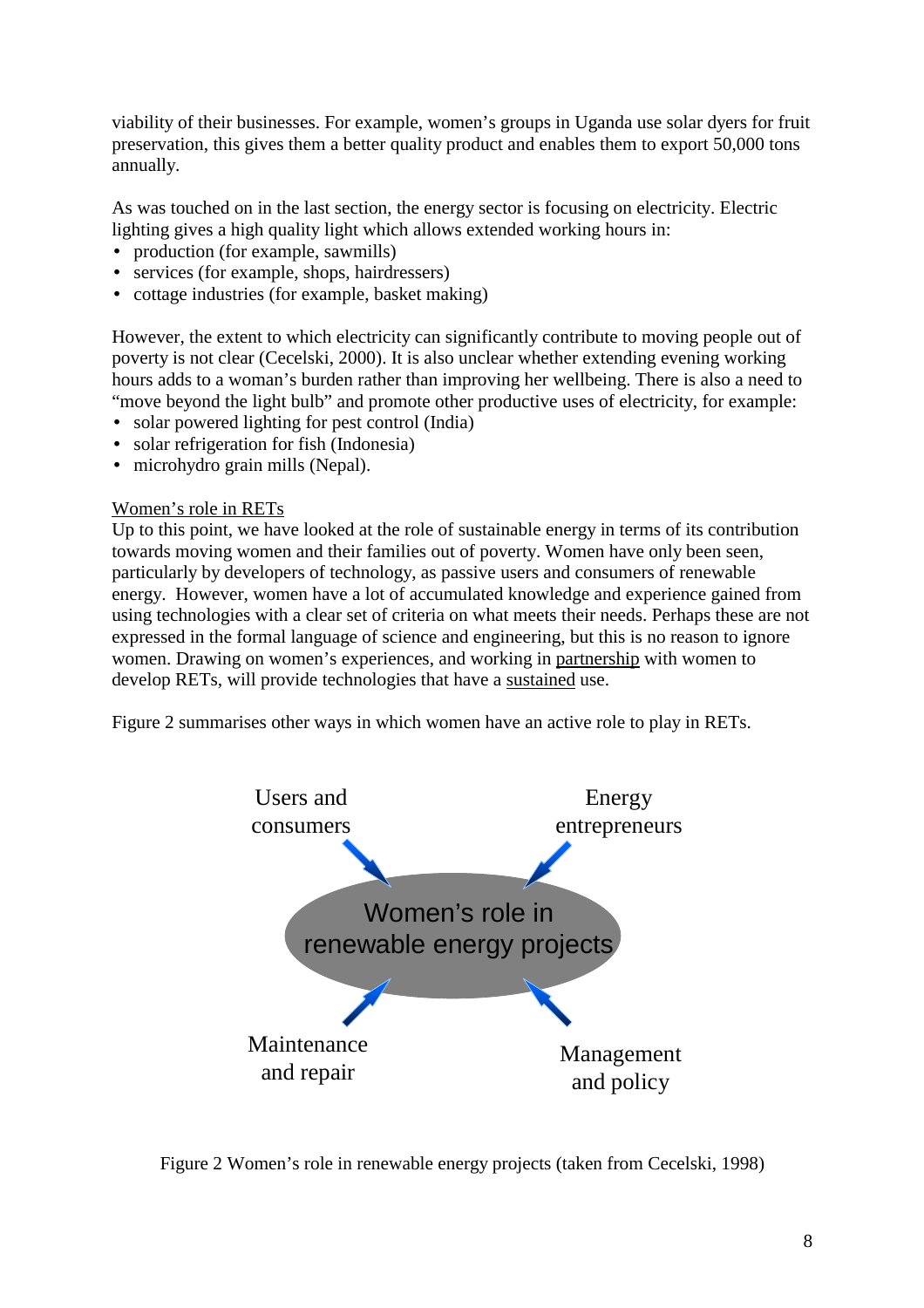#### Women as Energy Entrepreneurs

The liberalisation of energy markets is opening up new opportunities for the provision of energy services. Renewable Energy Service Companies (RESCOs) are springing up, many of which are focusing on rural areas, offering the potential of good incomes (Munyeme, 1999). Women should not be excluded from these opportunities – particularly when based on prejudices that women are not interested in technical matters. Women are already energy entrepreneurs, for example in West Africa supplying charcoal to urban markets. Women are good candidates to be successful energy entrepreneurs (Batliwala and Reddy, 1996). Women who live in rural areas know local circumstances and understand local needs. A woman may be able to sell more effectively to other women, and access to potential female clients is not hindered by social constraints.

While the financial barriers to women's entrepreneurship are well documented and a number of different approaches for addressing this constraint have been established, other barriers exist. Schemes designed to assist entrepreneurs to set up businesses supplying and servicing RETs can unwittingly discriminate against women. A project in Zambia, to establish solar home system installation and maintenance, provided training for interested entrepreneurs. One of the selection criteria was that the entrepreneur must have knowledge of electricity and electrical systems (Munyeme, 1999). This criterion ruled out most women. The project offered no supplementary training, and overlooked the possibility that a woman, despite not having technical skills, could successfully own and run a business (as so many already do) by employing people with the required technical skills. I am sure that many of the so-called "captains of industry" do not have a detailed scientific understanding of the products and processes of their business: they know how to produce an economic product, with a satisfied work force and customers, while complying with local customs and regulations. Women, it seems to me, can fill this role just as adequately as men.

#### Maintenance and repairs

In the early 1980s, many attempts were made to introduce RETs in rural areas. A substantial number soon fell into disuse because there was a lack of conveniently located maintenance and repair facilities. At the same time, similar experiences were occurring in the water sector following the introduction of hand pumps. However, the energy sector does not seem to have found the same solution as the water sector for curing this problem. The water sector switched from using men to using women for carrying out maintenance and repairs. Household water provision is women's responsibility – and therefore they have a bigger stake in ensuring that a service that potentially reduces the workload keeps working. In addition, women who gain new skills tend to stay in rural areas and use these skills, whereas men often migrate to urban areas.

#### Implementation and Policy

Policy can create an enabling environment that ensures access to more sustainable energy services. There is a need for more gender-sensitive energy policies that equally address women's and men's energy needs. One way of ensuring this engendered policy is through creating awareness in policy makers. More women as decision makers in the energy sector would be helpful, but men also have a role to play, and they need to be more gender sensitive. The same arguments apply at the implementation level. We need a critical mass of women in the energy sector to ensure that issues are raised in a concerted and consistent fashion. This critical mass of women and gender-sensitive men is also needed so that people trying to overcome institutional resistance to gender and energy issues do not feel isolated and threatened and so lose heart.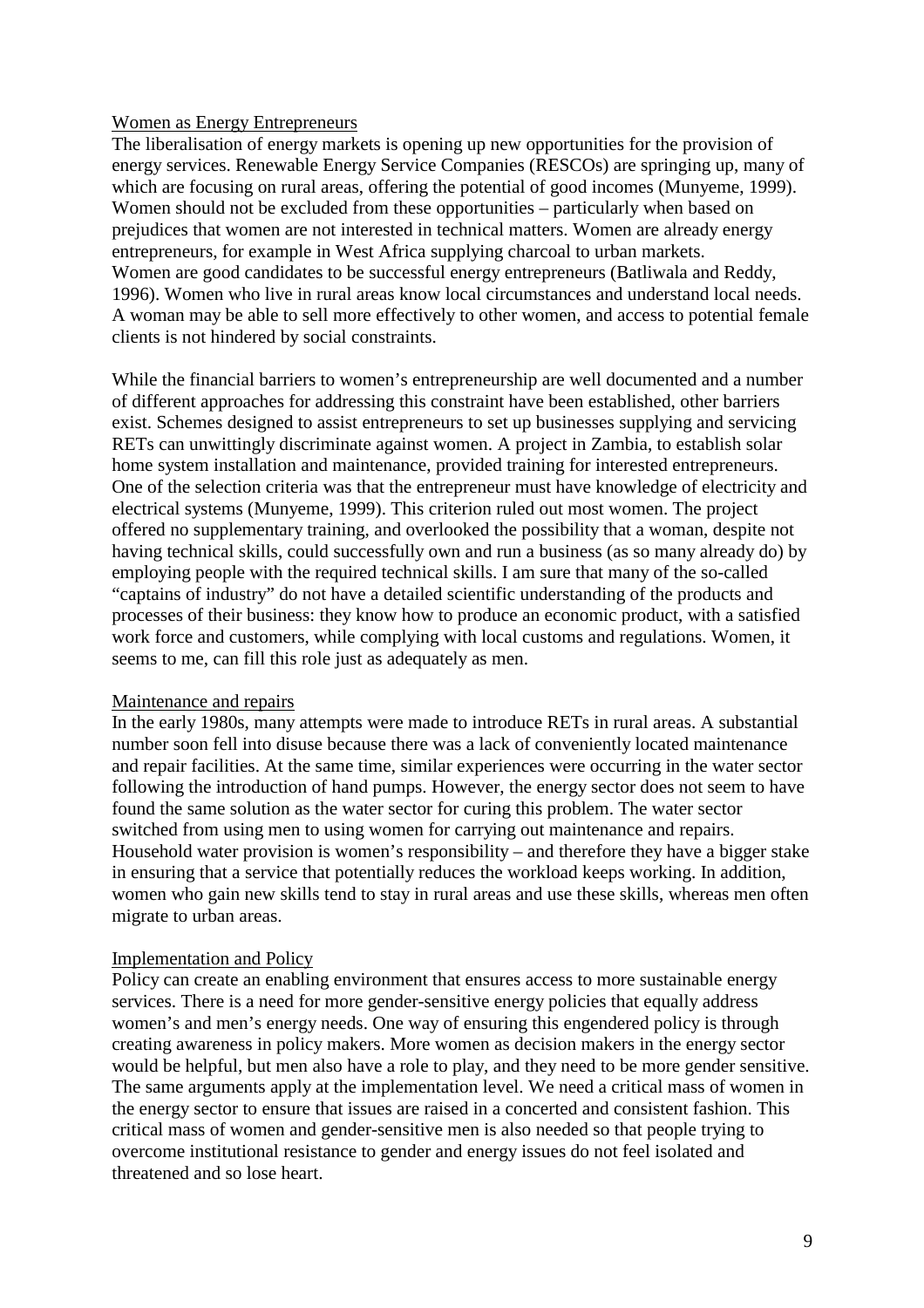## **GENDER AND ENERGY IN THE NORTH**

Before I end this presentation, I would like to spend a few moments looking at a gender issue in the energy sector in the North. Ones first reaction to this statement might be one of surprise: are there any? Well any good researcher should not be put off by the fact that the reflex response to such a question is "no". Let us take a look at the energy sector in the North from a gendered perspective.

#### Gender and Poverty

Women in the North are not a homogeneous group. They differ in age, social status, and income. Poverty exists in the North, not to the same extent as in the South, but poverty is a relative term and is defined in relation to the society in which one lives. Poverty in the North has a gender dimension, due to the demographic facts of women living longer than men and women more frequently being heads of single parent families than men.

There is little published information on the gender aspects of energy use in the North (Clancy, 2001). However, we can begin with some basic data on how poverty impacts on energy choices. Northern climates create the need for space heating and cooling for significant parts of the year. Young children and older people have special heating requirements to reduce their vulnerability to illness. In the UK, spending more than 20% of household income on fuel is defined as "living in fuel poverty". In 1991, 7 million households (36% of the total) in the UK suffered from such fuel poverty. Heating and cooking for poor people can be problematic if they have no choice of energy form: electricity is expensive; and solid fuel produces smoke which has negative health impacts. Poor people live in housing with poor insulation, and frequently use second-hand equipment with poor energy efficiency. Poor people often have to pay for their electricity and gas through prepayment systems which can result in a higher unit cost than that paid by households with monthly billing systems. All these factors contribute to the high energy costs borne by poor people. From only this brief analysis and the demographics mentioned above, we can reasonably conclude that there are more women than men living in energy poverty in the North.

Within higher income groups, women and men make different choices about energy equipment for the household. This means that energy conservation messages need to be targeted differently. Women tend to make decisions about small items for daily use in the household, while men make major investment decisions on insulation, hot water systems, and boilers.

Transport, a significant fuel consumer, has a distinct gender dimension: men tend to drive cars and women to use public transport. Appropriate messages to encourage men to switch to public transport are needed.

#### Working in the Energy Sector

The energy sector is predominantly male, although RE may well have a higher percentage of women than the more conventional fossil fuel and nuclear sectors. It is refreshing to see that there are more women participating in this ISES Congress than 20 years ago. There is a general problem that women do not opt for physical sciences and engineering (although these are not the only subjects that can lead to a professional career in the energy sector). The energy sector should view this with concern – they cannot afford to loose talented individuals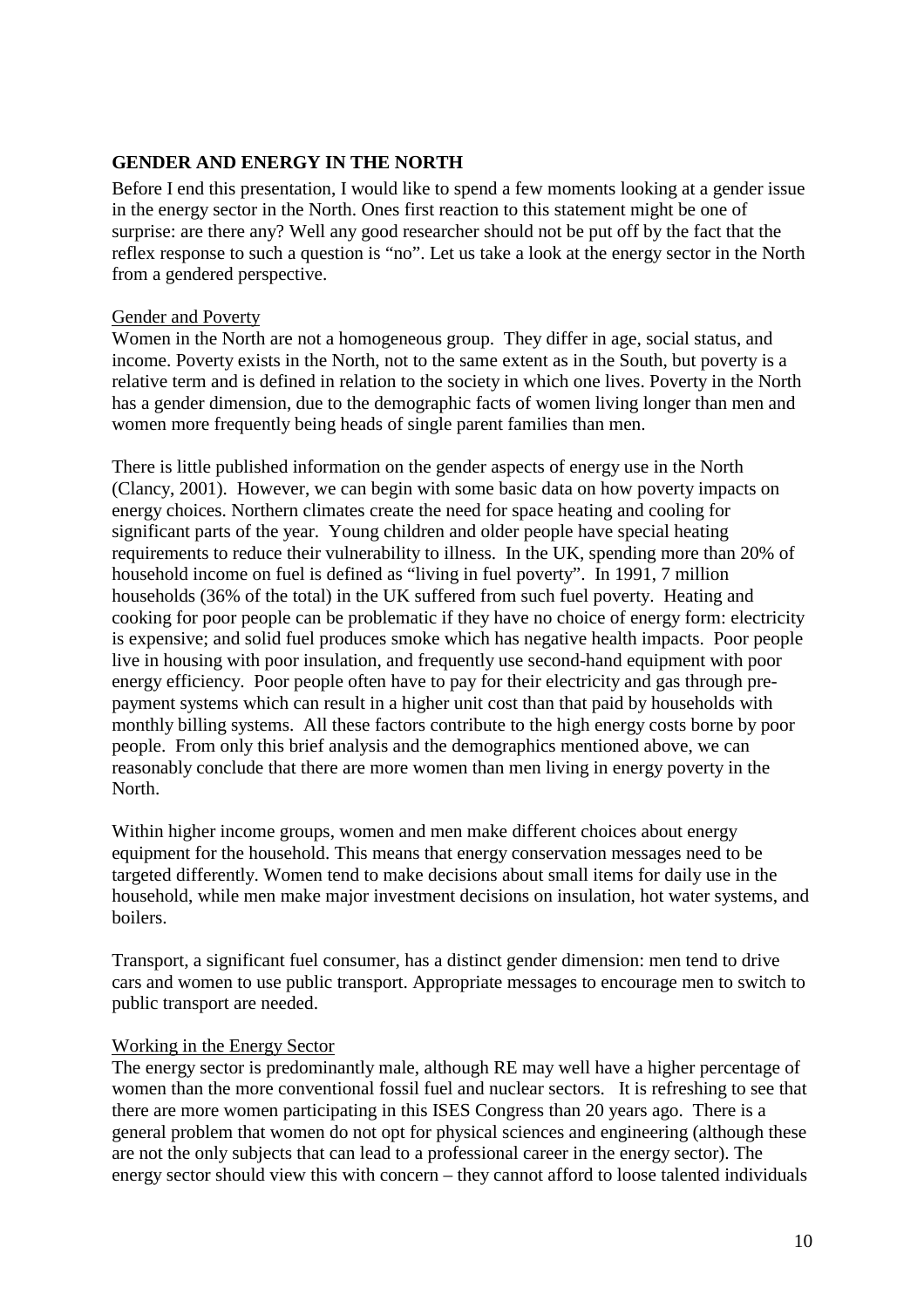of either sex. There are signs that the sector is beginning to address the issue, for example, the European Commission has supported a project within the electricity industry to promote the employment of women professionals (ENEQO) (Clancy et al., 2001).

Women should also not miss out on the opportunity to be involved in solving one of the most important challenges facing humanity today; sustainable energy supplies. There needs to be more research on why women do not join, or do not remain, in the energy sector.

#### Women and Renewable Energy

Women are generally considered to be more favourable than men towards renewable energy, although there is no real scientific evidence to support this view. There has been some research that shows that women are more opposed to nuclear power than men (Clancy, 2001). Women scientific researchers do tend, more than their male counterparts, to be concerned about the wider implications of the work with which they are involved. Clearly this is an area that needs further exploration.

## **MOVING FORWARD**

How can we help women move towards more sustainable energy services that will help them out of poverty? There are four broad areas in which we can work:

- Building up a body of evidence, on energy, poverty and gender issues, both in the South and the North. The information such case studies yields can provide the basis for advocacy and the indicators of more sustainable energy services that can help women move out of poverty
- Advocacy of issues, challenges and solutions for policy design. The case has to be made at international, regional and policy levels for the linkages between energy, poverty, and gender. Based on the accumulated body of evidence, policy options can be identified and formulated, decision makers in the South can be made more aware of the two energy concerns that women face in the South: cooking energy and labour. Decision makers in the North can be made aware that poverty in the North has an energy and gender dimension
- Women's energy capabilities need to be built up to enable them to work in advocacy or to be involved professionally in the delivery of sustainable energy services
- We also need to create networks and institutions which will work with women on developing energy services that meet their needs and sharing information on RETs that enable women to make informed choices about energy technologies.

These are areas in which ENERGIA is committed to work.

## **REFERENCES**

- 1. Batliwala S and Reddy A (1996) , *Energy for Women and Women for Energy: Empowering Women Through Energy Entrepreneurship*, ENERGIA News, vol. 1 no1.
- 2. Cecelski, E (1998), *The role of women in sustainable energy development: international programs and networks*. Keynote address, World Renewable Energy Congress V, Florence, Italy. 21-25 September 1998.
- 3. Cecelski, E (2000), *Enabling Equitable Access to Rural Electrification: Current Thinking and Major Activities in Energy, Poverty and Gender*. Briefing Paper for Asia Alternative